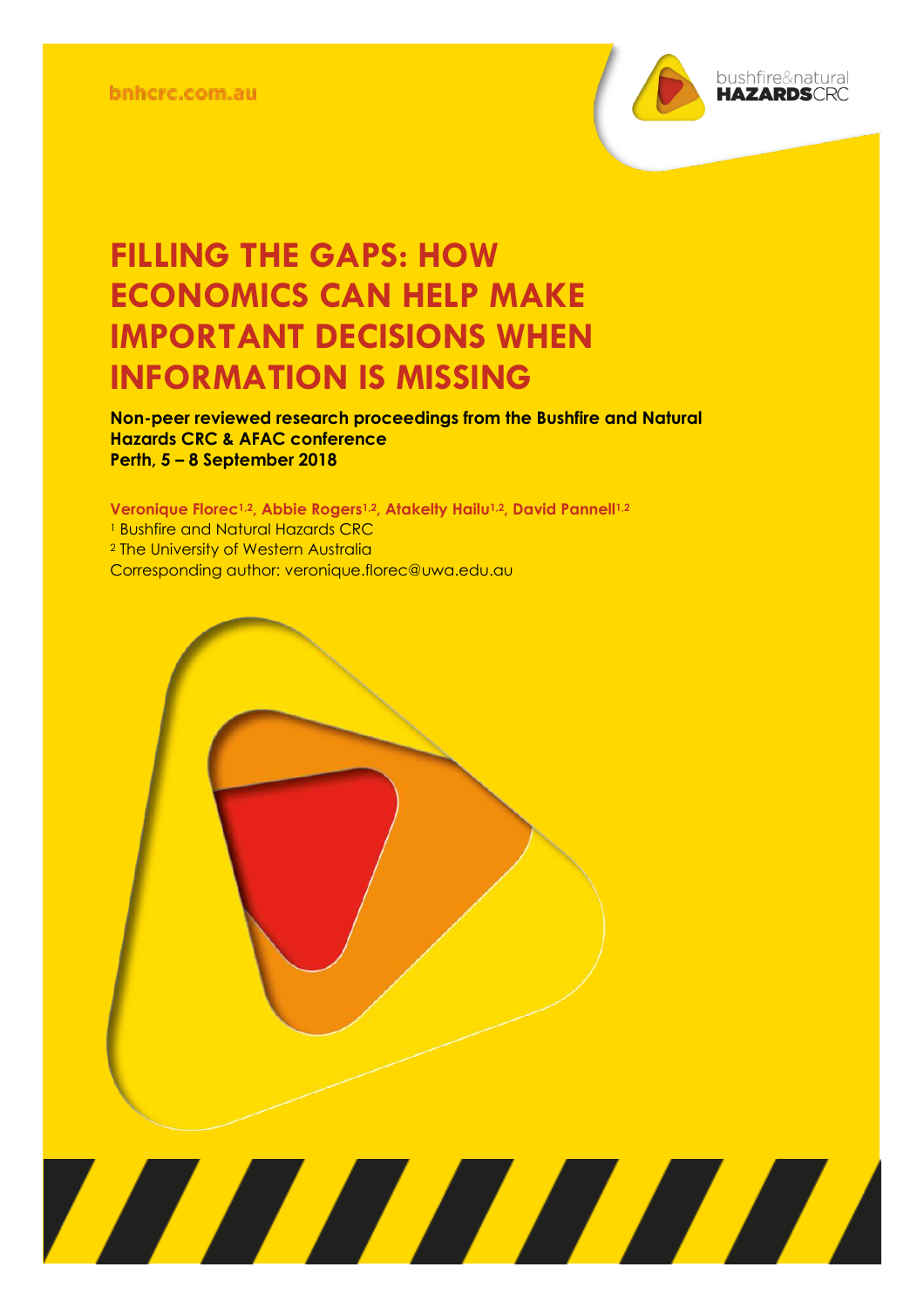## ,,,,,,,,,,,,,,,,,,,,,,,,,

| <b>Version</b> | <b>Release history</b>      | Date       |
|----------------|-----------------------------|------------|
| 1 <sub>0</sub> | Initial release of document | 05/09/2018 |



**Australian Government** Department of Industry, **Innovation and Science** 

**Business** Cooperative Research Centres Programme

All material in this document, except as identified below, is licensed under the Creative Commons Attribution-Non-Commercial 4.0 International Licence.

Material not licensed under the Creative Commons licence:

- Department of Industry, Innovation and Science logo Cooperative Research Centres Programme logo
- Bushfire and Natural Hazards CRC logo
- 
- All photographs and graphics

All content not licenced under the Creative Commons licence is all rights reserved. Permission must be sought from the copyright owner to use this material.



#### **Disclaimer:**

The University of Western Australia and the Bushfire and Natural Hazards CRC advise that the information contained in this publication comprises general statements based on scientific research. The reader is advised and needs to be aware that such information may be incomplete or unable to be used in any specific situation. No reliance or actions must therefore be made on that information without seeking prior expert professional, scientific and technical advice. To the extent permitted by law, The University of Western Australia and the Bushfire and Natural Hazards CRC (including its employees and consultants) exclude all liability to any person for any consequences, including but not limited to all losses, damages, costs, expenses and any other compensation, arising directly or indirectly from using this publication (in part or in whole) and any information or material contained in it.

#### **Publisher:**

Bushfire and Natural Hazards CRC

September 2018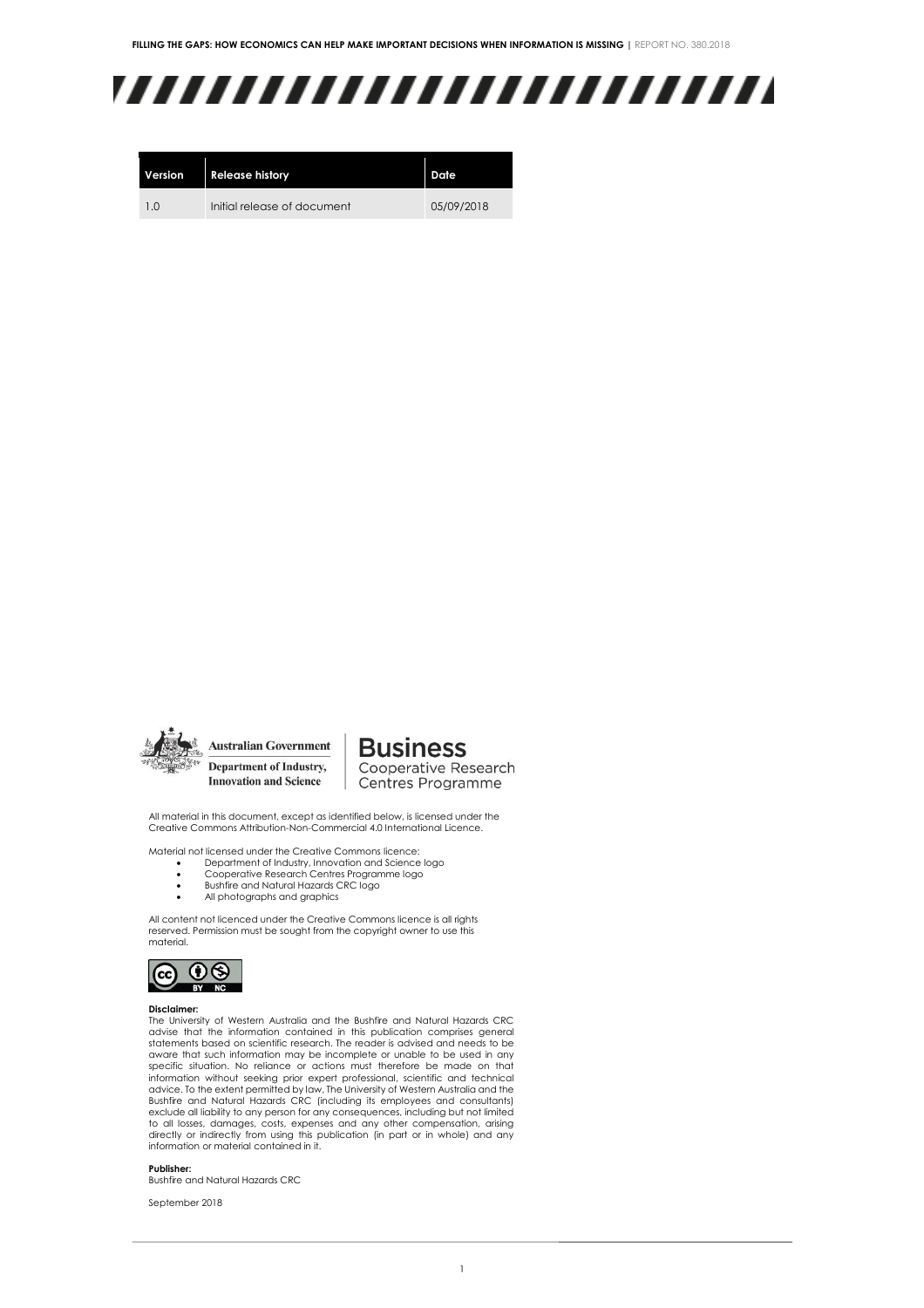# 

### **TABLE OF CONTENTS**

| <b>ABSTRACT</b>                                             |     |
|-------------------------------------------------------------|-----|
| <b>INTRODUCTION</b>                                         | 2   |
| <b>ECONOMIC TOOLS FOR MISSING OR UNCERTAIN DATA</b>         | 3   |
| <b>EXAMPLE: INCREASING RESILIENCE FOR A COASTAL HIGHWAY</b> | 5.  |
| <b>CONCLUSION</b>                                           | 10. |
| <b>REFERENCES</b>                                           |     |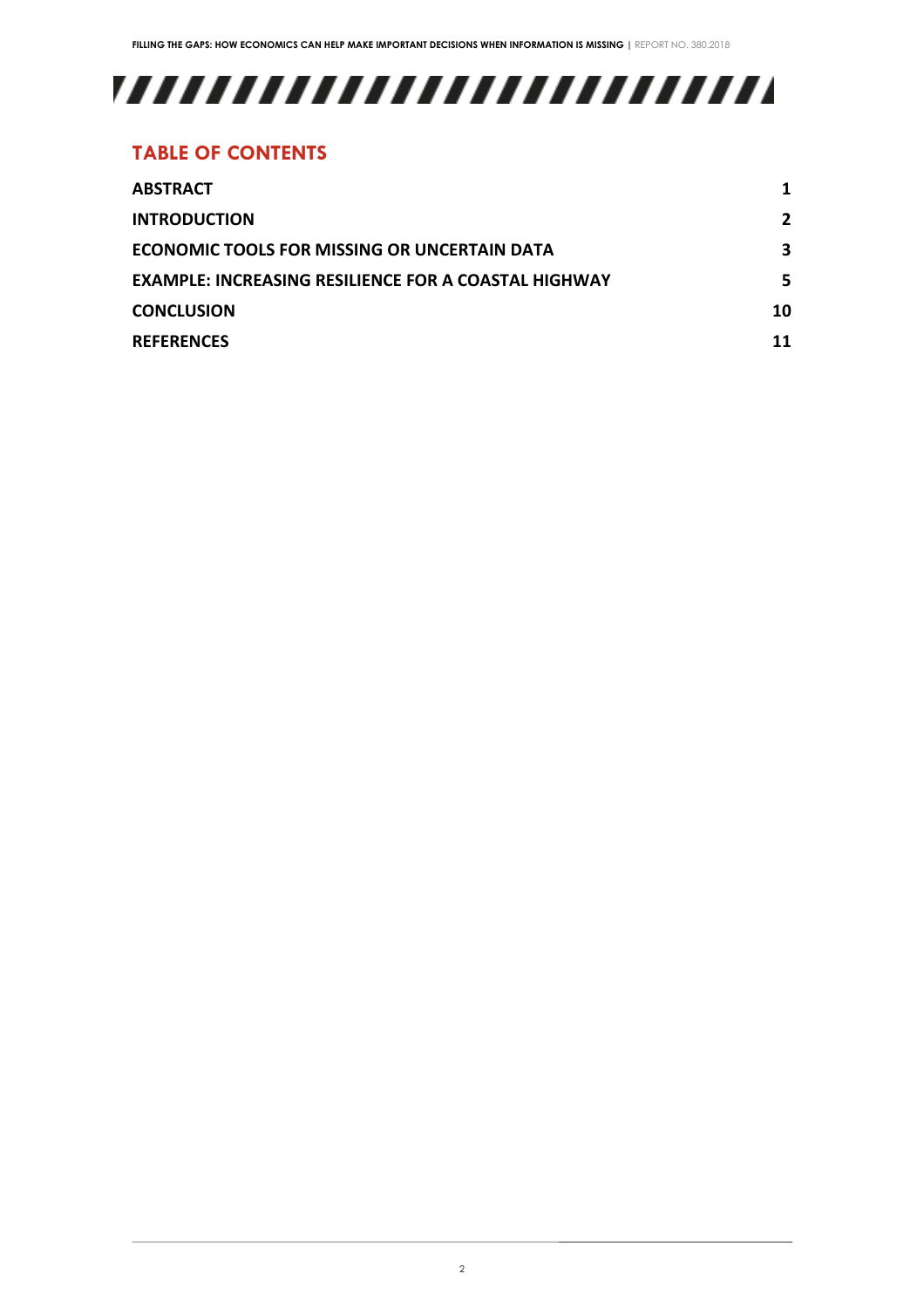

### <span id="page-3-0"></span>**ABSTRACT**

### **FILLING THE GAPS: HOW ECONOMICS CAN HELP MAKE IMPORTANT DECISIONS WHEN INFORMATION IS MISSING**

#### **Veronique Florec, Abbie Rogers, Atakelty Hailu, David Pannell**

**Agricultural and Resource Economics, School of Agriculture and Environment, The University of Western Australia, WA**

When natural hazard managers need to make decisions about the allocation of resources, there is often information missing that cannot be rapidly obtained. In many cases, these decisions have to be made without waiting for the information to become available. But how can natural hazard managers know that their chosen allocation of resources generates good value for money when there is data missing? There are economic tools available that can support decision making in such cases. We explain how economic analyses cope with missing data and uncertainty. Through case studies, we illustrate how economic tools are used to rank the importance of different pieces of information and to find thresholds where the optimal decision changes. We also demonstrate how these tools can fill-in the gaps when there is little knowledge about a topic, for example, how to explicitly represent intangible values in decision making. The ability of economic tools to manage missing data and uncertainty can provide a wealth of information to natural hazard managers that can help them make better decisions.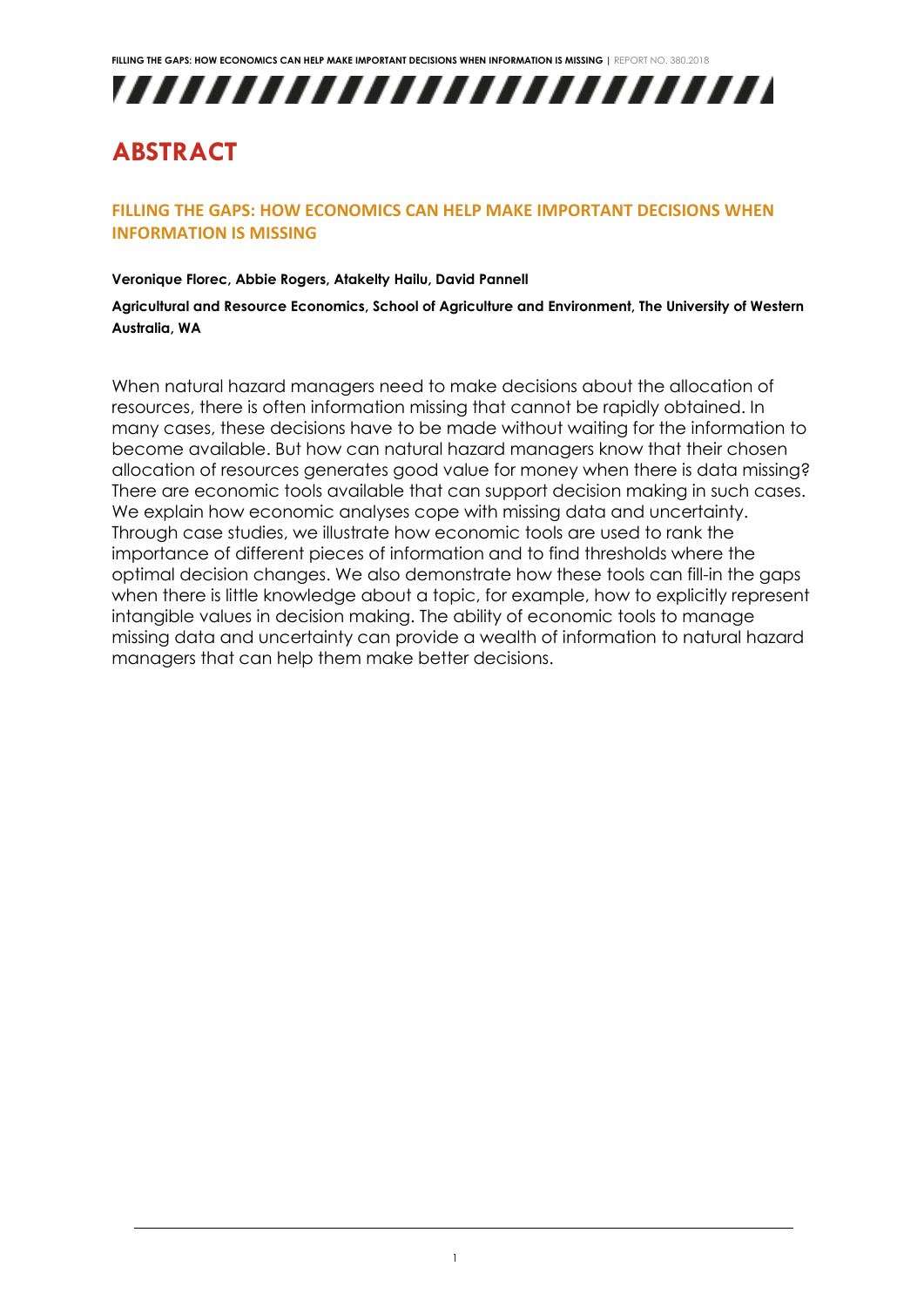## ,,,,,,,,,,,,,,,,,,,,,,,,, **INTRODUCTION**

<span id="page-4-0"></span>Emergency and land management agencies have to deal with the management of multiple natural hazards in multiple locations and decide where to implement mitigation measures. They have limited budgets that often cannot allow for all the mitigation measures to be implemented. Therefore, they have to evaluate their options and decide which ones to go ahead with. To make sure that the mitigation measures selected are those that benefit society (and the environment) the most, governments need to ensure that the benefits justify the cost and that they are getting the best value for money out of the investments in the mitigation options selected. The ideal situation is one where the level of mitigation chosen balances the cost of mitigation with the value of avoided losses (Stein and Stein, 2014). With tighter budgets at both State and national levels, natural hazards managers are increasingly under pressure to justify the use and allocation of resources for mitigation efforts.

To make a decision about the allocation of resources for mitigation activities, it is necessary to know all the benefits (tangible and intangible) that could be generated and compare that to the costs of implementing the mitigation strategy. However, managers do not always know all the benefits that can be generated and there is often information missing that cannot be rapidly obtained to do a full assessment.

In many cases, these decisions have to be made without waiting for the information to become available. Because natural hazards tend to be relatively rare events (albeit becoming more and more frequent in recent years), both their probabilities and the resulting losses are hard to estimate (Stein and Stein 2014). There can be uncertainty or data missing at different levels of the decision process:

- 1. the future occurrence of natural hazard events,
- 2. the things that could be affected,
- 3. and the value of those things.

Which then leads to uncertainty in:

- 4. the probable resulting losses,
- 5. the difference that mitigation measures would make to the impact of natural hazards

But how can natural hazard managers know that their chosen allocation of resources generates good value for money when there is data missing or high uncertainty about these parameters?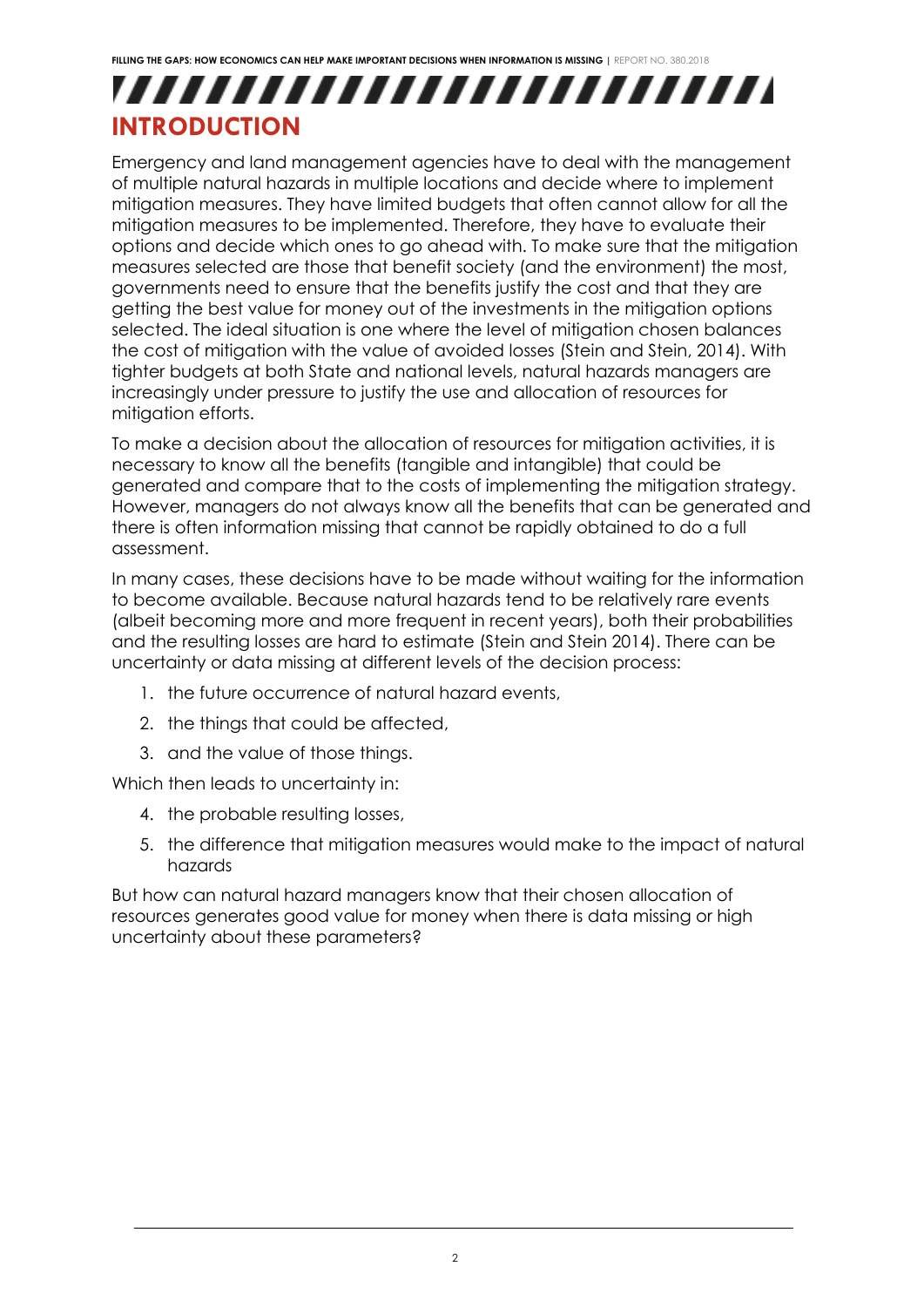## <span id="page-5-0"></span>,,,,,,,,,,,,,,,,,,,,,,,,,, **ECONOMIC TOOLS FOR MISSING OR UNCERTAIN DATA**

Economists are still able to model decision outcomes even when there may be a lack of data for a particular parameter or the data has high levels of uncertainty. There are economic tools available that can support decision making in such cases. More importantly, it has been shown that using uncertain information is better than dismissing a piece of information because it has high levels of uncertainty attached to it (Pannell and Gibson, 2016). The outcome of an analysis and the decisions it leads to are generally better with uncertain information compared to incomplete information.

Economic analyses can cope with missing data and uncertainty in many ways and still provide valuable insights. Conceptualising the process provides a wealth of information with regards to the factors involved. In many cases, even a simple and approximate comparison of costs and benefits show whether a policy option is worth discarding or considering further (Stein and Stein 2014).

One of the most common ways in which economists deal with uncertainties and missing data is through sensitivity analysis. In a sensitivity analysis, the information entered into an economic model is changed and the impact of these changes is evaluated. Thus an economist assesses how changes to the data entered into the economic analysis change the results and the conclusions that can be drawn from it (Pannell 1997). There is a wide range of uses for sensitivity analyses, including decision making, communication, increased understanding, and economic model development (see [Table 1\)](#page-6-0).

When there is uncertainty, sensitivity analysis is very helpful for making decisions and policy recommendations. If there is uncertainty regarding a particular piece of information, a sensitivity analysis can provide information on:

- 1. how much confidence can be attributed to the potential value for money of a particular policy decision (Use 1 from Table 1),
- 2. what information is needed and in what order it needs to be acquired to improve the confidence in a particular decision (Use 19),
- 3. under what circumstances would the optimal decision change (Uses 2, 3, 5 and 11),
- 4. what society would lose (how much worse off society would be) if the change in circumstances is ignored and the original optimal strategy is kept (Uses 4 and 6).

If the optimal strategy does not change when the data entered is changed, it is considered robust (insensitive to parameters changes) and there can be confidence in implementing or recommending it. If the strategy is not robust, however, sensitivity analysis can be used to indicate what is potentially gained or lost with the implementation of different strategies.

When data is missing, economists tend to fill the gaps in economic analyses with expert knowledge (even if considered uncertain) and perform sensitivity analysis to evaluate the robustness of the results and how critical it is to invest in the collection of the data missing.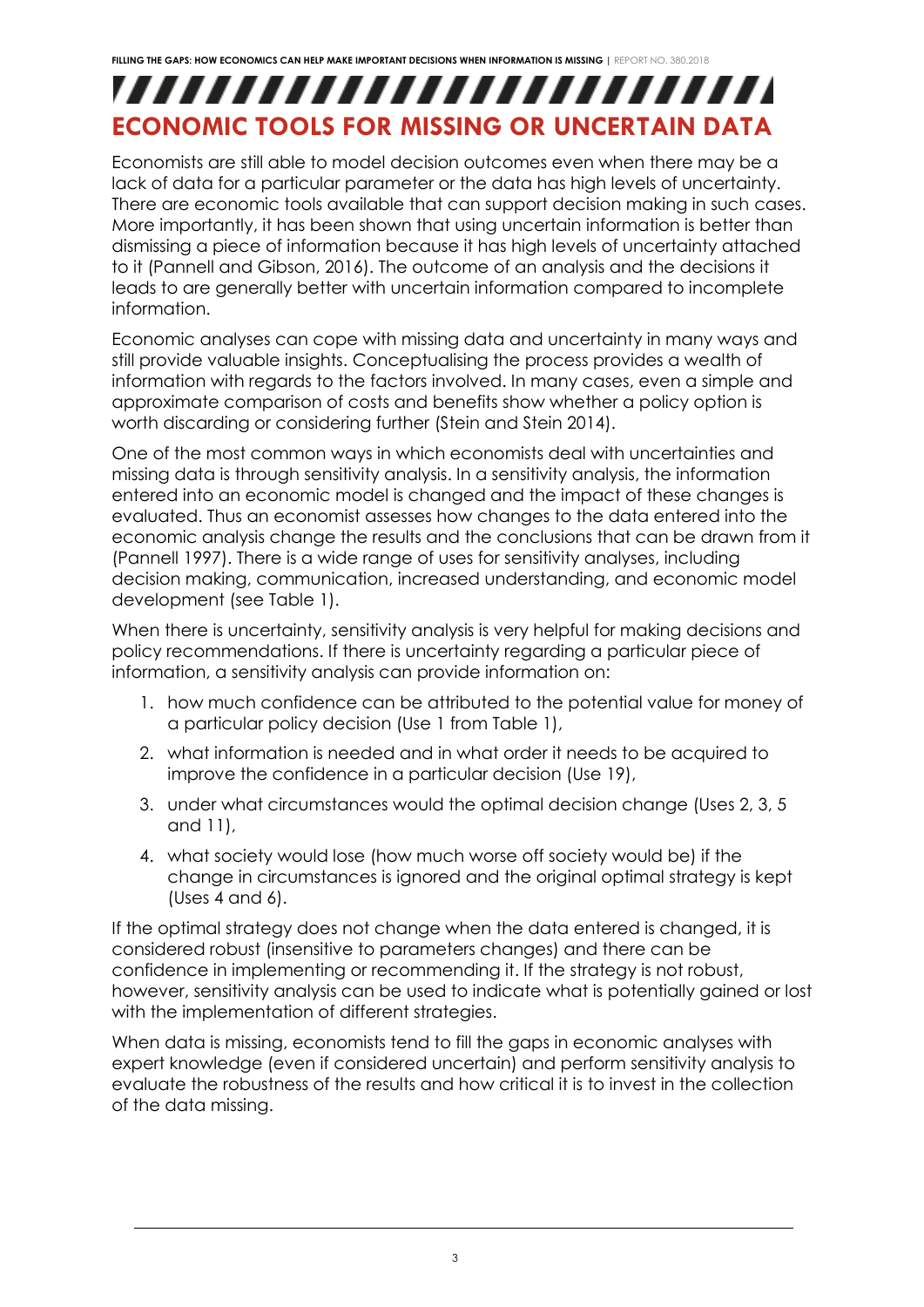

#### <span id="page-6-0"></span>**TABLE 1. USES OF SENSITIVITY ANALYSIS**

#### **Decision making**

- 1. Testing the robustness of an optimal solution
- 2. Identifying critical values, thresholds or break-even values where the optimal strategy changes
- 3. Identifying sensitive or important variables
- 4. Investigating sub-optimal solutions
- 5. Developing flexible recommendations which depend on circumstances
- 6. Comparing the values of simple and complex decision strategies
- 7. Assessing the 'riskiness' of a strategy or scenario

#### **Communication**

- 8. Making recommendations more credible, understandable, compelling, or persuasive
- 9. Allowing decision makers to select assumptions
- 10. Conveying lack of commitment to any single strategy

#### **Increased understanding**

- 11. Estimating relationships between input and output variables
- 12. Understanding relationships between input and output variables
- 13. Developing hypotheses for testing

#### **Model development**

- 14. Testing the model for validity or accuracy
- 15. Searching for errors in the model
- 16. Simplifying the model
- 17. Calibrating the model
- 18. Coping with poor or missing data
- 19. Prioritising acquisition of information

Source: adapted from Pannell (1997).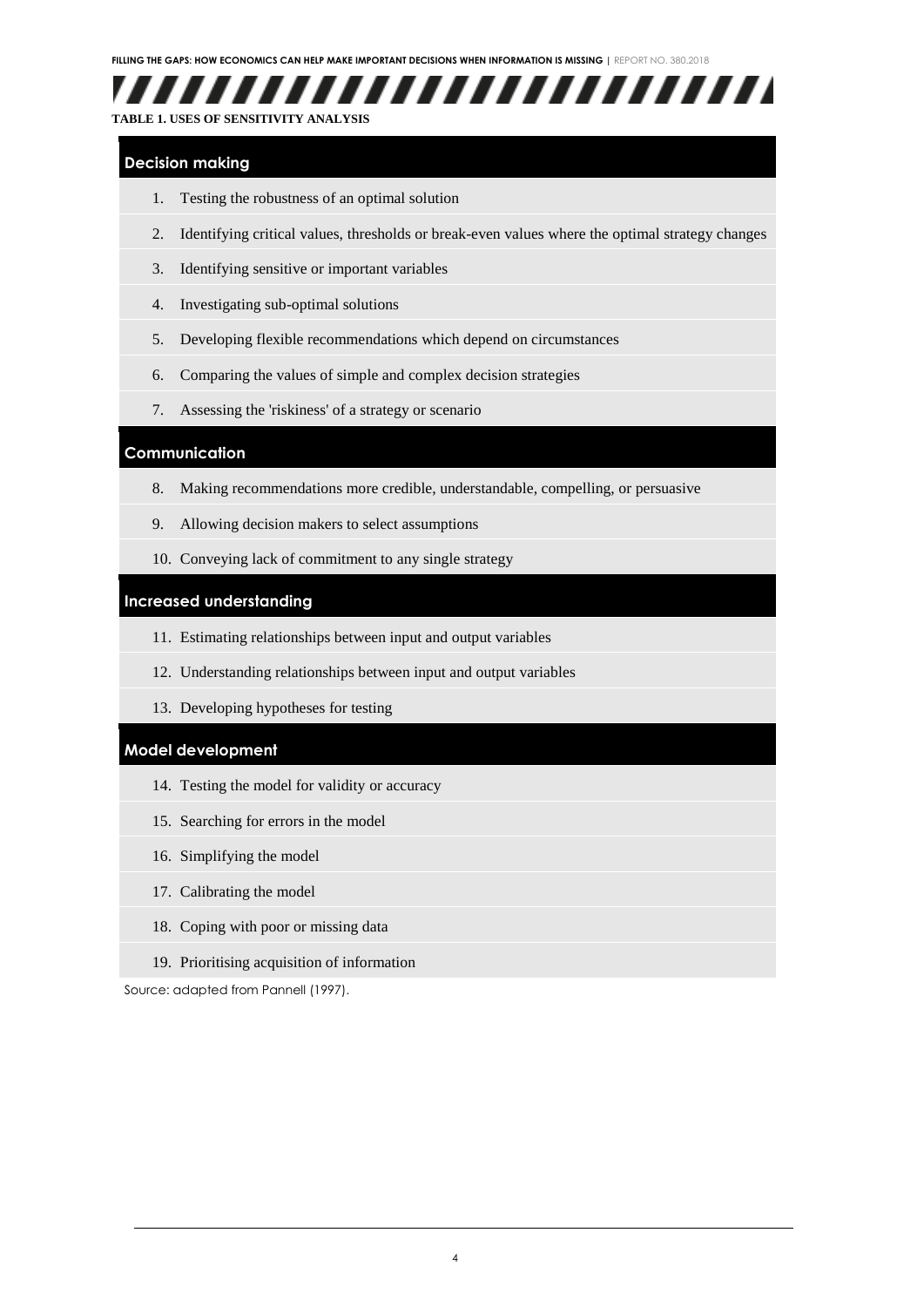## <span id="page-7-0"></span>,,,,,,,,,,,,,,,,,,,,,,,,, **EXAMPLE: INCREASING RESILIENCE FOR A COASTAL HIGHWAY**

To illustrate our point, we have selected an example of infrastructure betterment after a flood event. Betterment, that is, rebuilding an asset to a more disaster-resilient standard, is still rarely undertaken in Australia. Here we analyse a betterment proposal for a highway in a coastal area connecting a metropolitan area and a major mining and tourism region (adapted from Fleming et al 2016). 1 In 2010, the region and adjacent areas experienced extensive flooding during 8 days, during which many segments of the road had to be closed. Some segments had to be closed for 15 days.

A damage assessment indicates that the total cost for repair and reinstatement of the highway is approximately AUD 15 million [\(Table 2\)](#page-8-0). In addition to these repair costs, the 2010 flood event resulted in private costs associated with road closure of AUD 10.26 million, public agency costs of AUD 580,000 (clean up and increased maintenance) and social costs of AUD 1.13 million (damage to vehicles and private assets). This amounts to a total of about AUD 12 million in damages. Thus, the total sum of repair costs and damages caused by a flood of this magnitude (repairing the highway plus other flood impacts) amounts to AUD 27 million per flood event.

A betterment option is proposed that would prevent catastrophic failures in the infrastructure (which cause prolonged closure periods and costly repair works) and reduce closure periods in the event of another flood. The betterment upgrade would cost AUD 8 million as a one-off investment (Table 2). It is assumed that the betterment works will be undertaken at the same time as the repair works after an initial flood event<sup>2</sup>. Thus, the total cost of the initial flood event with the betterment option would be AUD 35 million (\$15m in repair costs, \$12m in damages, \$8m in betterment works), relative to the total cost of the initial flood event without the betterment option of AUD 27 million (\$15m repair costs, \$12 damages).

Implementing the betterment option would mean the repair costs and damages from future floods of this magnitude would be reduced. Subsequent floods would result in an estimated AUD 9 million per flood event for damages and repair costs with the betterment option, compared to the AUD 27 million per flood event without betterment.

The 2010 flood event was considered to have a 10 years average recurrence interval (ARI); that is, an event of this magnitude is likely to occur once every 10 years. Therefore, the expected average annual costs of flooding are AUD 2.7 million without betterment (i.e. sum of repair costs and damages x event probability), and AUD 900,000 with betterment. All of these costs, the benefits of betterment, and the net present value (NPV) and benefit-cost ratio (BCR) of the betterment option are summarised in [Table 2.](#page-8-0) In a Benefit-Cost Analysis, a positive NPV (i.e. >0) and a BCR greater than one indicate that a project is a worthwhile investment; that is, the benefits outweigh the costs.

<sup>-</sup><sup>1</sup> This example is adapted from a case study presented in Fleming et al. (2016). In this paper the authors develop and illustrate a method for advancing proposals for the betterment of public assets. Due to confidentiality issues and political sensitivities, the authors had to de-identify the case studies in their paper and further information on their location or the source of the data cannot be provided. <sup>2</sup> If the betterment works were undertaken at some other time (e.g. in between flood events), they may be more expensive given that equipment, personnel, etc. are not already on-site undertaking the repair works.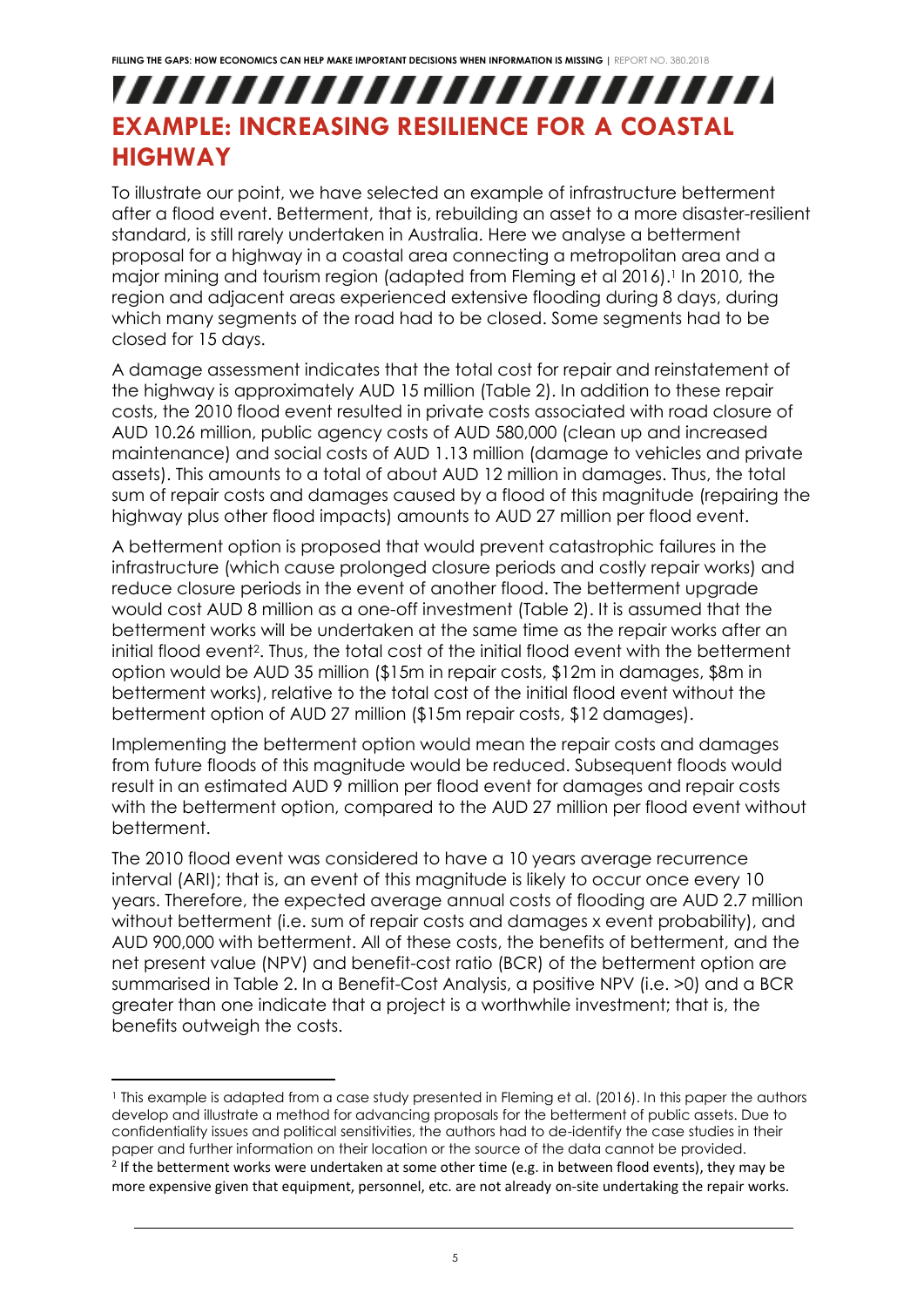

<span id="page-8-0"></span>

| <b>Flood damage</b>                                         | Cost (AUD) |
|-------------------------------------------------------------|------------|
| Private costs associated with road closure                  | 10,260,000 |
| Public agency costs                                         | 580,000    |
| Social costs                                                | 1,130,000  |
| Total damages                                               | 11,970,000 |
| <b>Repair costs</b>                                         | Cost (AUD) |
| Standard repair costs                                       | 15,000,000 |
| <b>Betterment</b>                                           | 8,000,000  |
| Total costs of future flood events                          | Cost (AUD) |
| Total repair costs and damages without betterment           | 26,970,000 |
| Total repair costs and damages with betterment              | 9,000,000  |
| Total costs of future flood events                          | Cost (AUD) |
| Total repair costs and damages without betterment           | 26,970,000 |
| Total repair costs and damages with betterment              | 9,000,000  |
| <b>Event recurrence</b>                                     | prob.      |
| Probability flood event                                     | 0.1        |
| <b>Economic estimates</b>                                   | Cost (AUD) |
| Expected average annual cost of flooding without betterment | 2,697,000  |
| Expected average annual cost of flooding with betterment    | 900,000    |
| Expected annual benefit of betterment                       | 1,797,000  |
| Present value of benefits of betterment (over 30 years)     | 24,735,402 |
| Present value of costs of betterment (over 1 year)          | 7,547,170  |
| Net Present Value of betterment                             | 17,188,232 |
| Benefit-cost ratio                                          | 3.3        |

Source: adapted from Fleming et al. (2016).

The results of the Benefit-Cost Analysis presented in [Table 2](#page-8-0) show that the betterment option yields a positive BCR that is above 1: for every dollar invested in betterment, there is a gain of \$3.3. Thus in this case, it is worth investing in betterment of the road infrastructure. But what if the decision makers did not have enough information on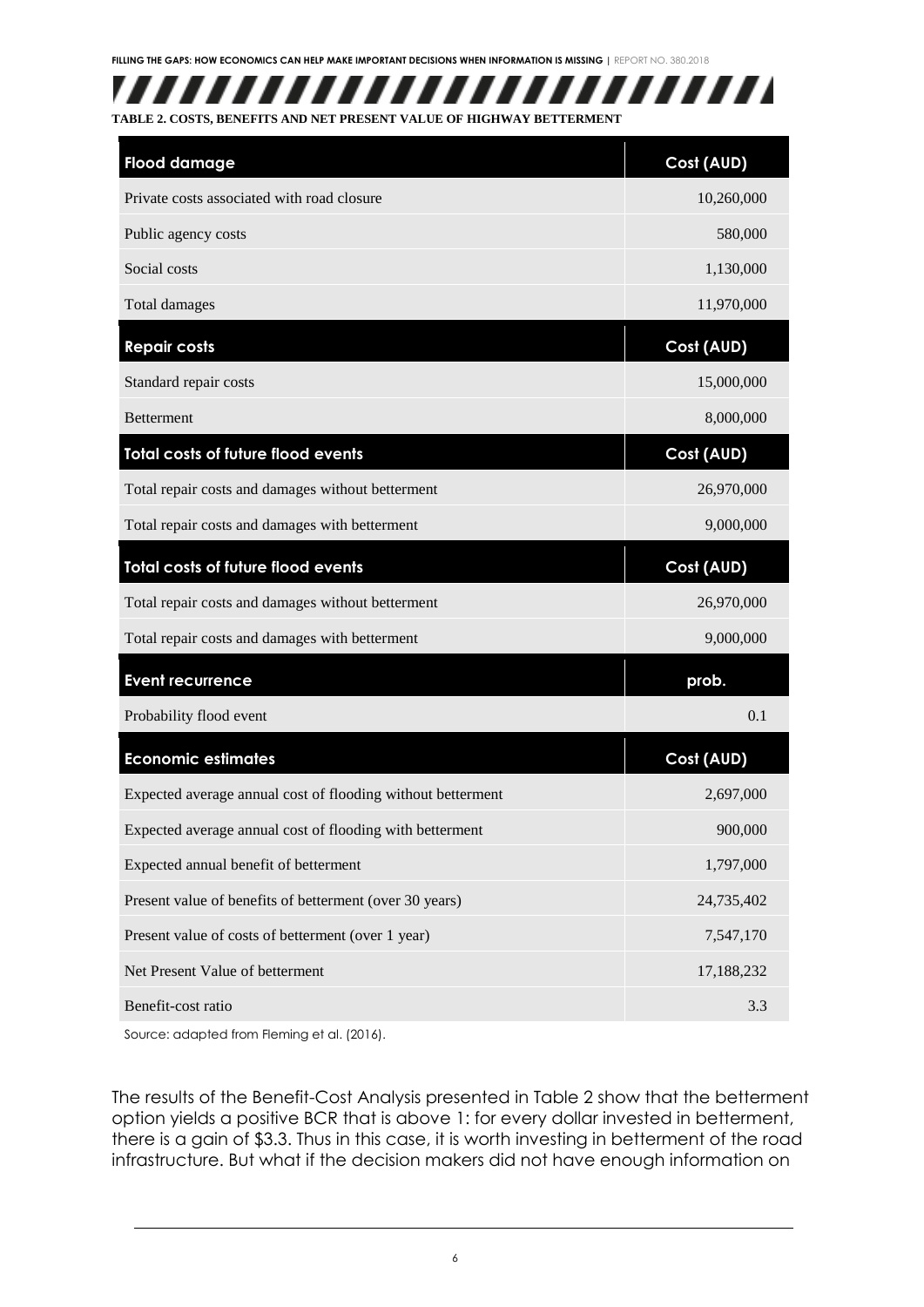### ,,,,,,,,,,,,,,,,,,,,,,,,,, the total damage caused by the flood, or the costs and damages with betterment, or if there is a high level of uncertainty on the probability of the flood event?

Let's assume that experts in the area estimate total damages of the 2010 flood to be somewhere between AUD 5 to 20 million, rather than being certain they will amount to AUD 12 million. These same experts believe that with betterment, total repair costs and damages could range between AUD 5 and 26 million, rather than AUD 9 million; that is, in the worst of cases with the betterment option, the total repair costs and damages could reach almost the same total as the current estimate of repair costs and damages without betterment (AUD 27 million).

We can conduct a sensitivity analysis on this information. [Table 3](#page-10-0) shows the changes in NPV and BCR for different flood probabilities when damage estimates of the 2010 flood vary between AUD 5 to 20 million and [Table 4](#page-11-0) shows the changes in NPV and BCR for different flood probabilities when total repair costs and damages after betterment range between AUD 5 and 26 million.

As it would be expected, if the flood event occurs much less often, the value of doing betterment works is reduced. However, what is of high interest to decision makers from the sensitivity analysis in [Table 3](#page-10-0) is that the frequency of the flood event has to be significantly reduced for the investment in betterment to become inefficient; that is, if the ARI is reduced from once every 10 years to once every 50 years. The betterment investment is worthwhile if the flood has a probability of up to 0.5 (once every 20 years), unless the damage caused by a flood of this magnitude is lower than about AUD 10 million.

Something that is less obvious in this sensitivity analysis is the total variation in NPV and BCRs. As the flood probability decreases, the variation between the lowest NPV (or BCR) and the highest NPV becomes smaller [\(Table 3\)](#page-10-0). This indicates that, the lower the chance of a flood occurring in this coastal highway, the more important it becomes to have a good idea of the total damages that the flood would cause to make better decisions about the resilience levels needed for the road infrastructure.

The sensitivity analysis in [Table 4,](#page-11-0) looking at changes in the results with variations in the impact of betterment, shows an even more glaring disparity. For an ARI of up to 30 years, what is known about the impacts of betterment could make the decision of betterment either a very worthwhile one, or a completely foolish one. This result indicates to decision makers that to make a good decision regarding betterment for this coastal highway, it is important to collect more information on the impacts of betterment on future costs and damages.

Nevertheless, with the current probability estimates for the 2010 flood (i.e. 0.1 probability, or once every 10 years), the reduction in future costs and damages achieved by betterment can be a lot more modest but the investment would still be worthwhile over a wide range of cost reductions [\(Table 4\)](#page-11-0). If betterment achieves a reduction in total flood costs and damages of only AUD 6 million (as opposed to a reduction of AUD 18 million as estimated in the original model), it would still be sensible to proceed with the investment.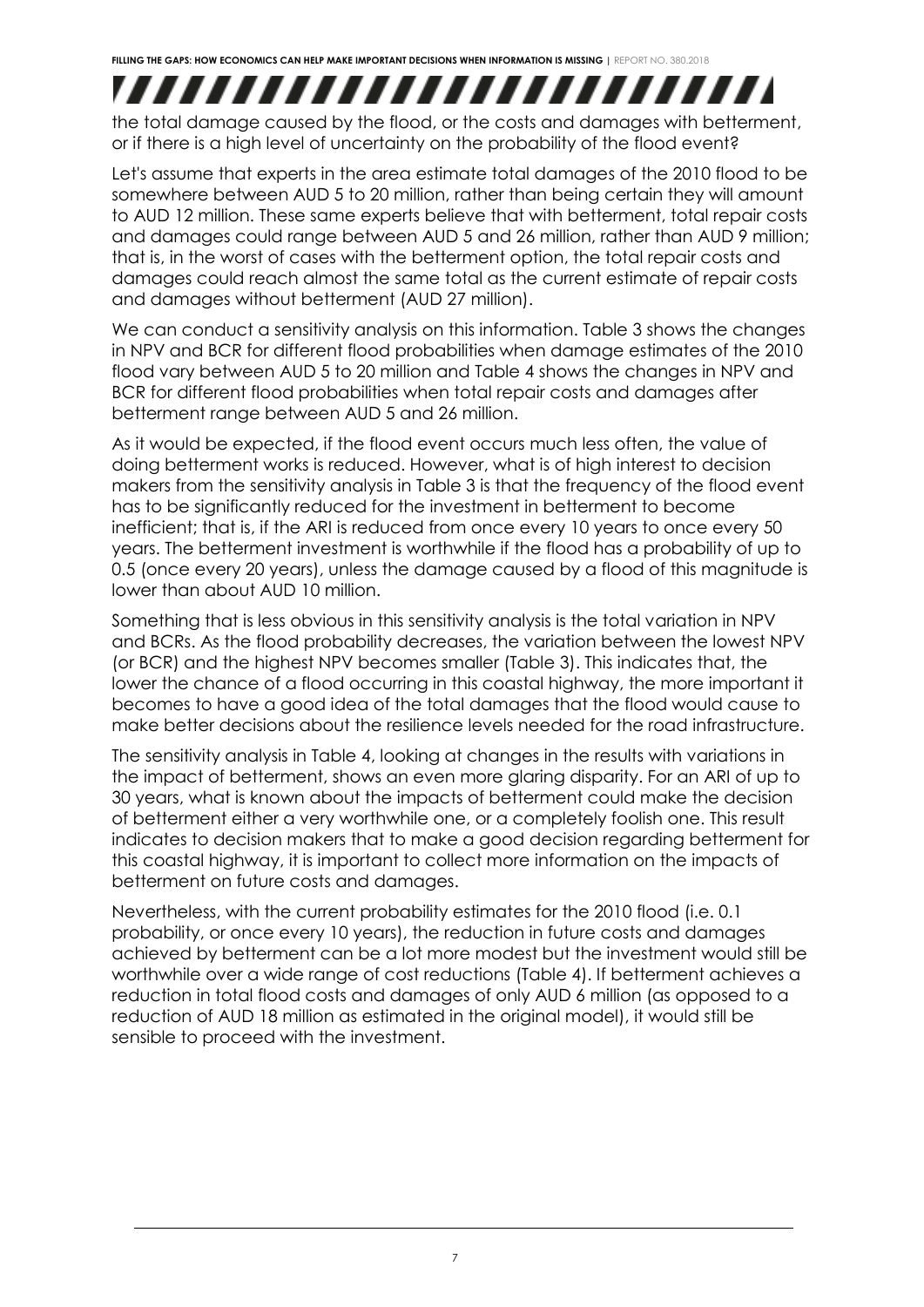# ,,,,,,,,,,,,,,,,,,,,,,,,,

#### **TABLE 3. SENSITIVITY ANALYSIS: VARYING ESTIMATED FLOOD DAMAGE**

<span id="page-10-0"></span>

| <b>Total estimated</b><br>damage of 2010<br>flood event<br>(AUD million) |                                                  | <b>Flood probability</b> |      |      |        |        |        |
|--------------------------------------------------------------------------|--------------------------------------------------|--------------------------|------|------|--------|--------|--------|
|                                                                          | <b>Net Present Value and BCRs</b>                | 0.20                     | 0.10 | 0.05 | 0.03   | 0.02   | 0.01   |
|                                                                          |                                                  | <b>Flood ARI (years)</b> |      |      |        |        |        |
|                                                                          |                                                  | $5\phantom{a}$           | 10   | 20   | 30     | 50     | 100    |
| 5                                                                        | Net Present Value of betterment<br>(AUD million) | 22.7                     | 7.6  | 0.0  | $-2.5$ | $-4.5$ | $-6.0$ |
|                                                                          | Benefit-cost ratio                               | 4.0                      | 2.0  | 1.0  | 0.7    | 0.4    | 0.2    |
| 8                                                                        | Net Present Value of betterment<br>(AUD million) | 31.0                     | 11.7 | 2.1  | $-1.1$ | $-3.7$ | $-5.6$ |
|                                                                          | Benefit-cost ratio                               | 5.1                      | 2.6  | 1.3  | 0.9    | 0.5    | 0.3    |
| 12                                                                       | Net Present Value of betterment<br>(AUD million) | 41.9                     | 17.2 | 4.8  | 0.7    | $-2.6$ | $-5.1$ |
|                                                                          | Benefit-cost ratio                               | 6.6                      | 3.3  | 1.6  | 1.1    | 0.7    | 0.3    |
| 16                                                                       | Net Present Value of betterment<br>(AUD million) | 53.0                     | 22.7 | 7.6  | 2.5    | $-1.5$ | $-4.5$ |
|                                                                          | Benefit-cost ratio                               | 8.0                      | 4.0  | 2.0  | 1.3    | 0.8    | 0.4    |
| 20                                                                       | Net Present Value of betterment<br>(AUD million) | 64.0                     | 28.2 | 10.3 | 4.4    | $-0.4$ | $-4.0$ |
|                                                                          | Benefit-cost ratio                               | 9.5                      | 4.7  | 2.4  | 1.6    | 0.9    | 0.5    |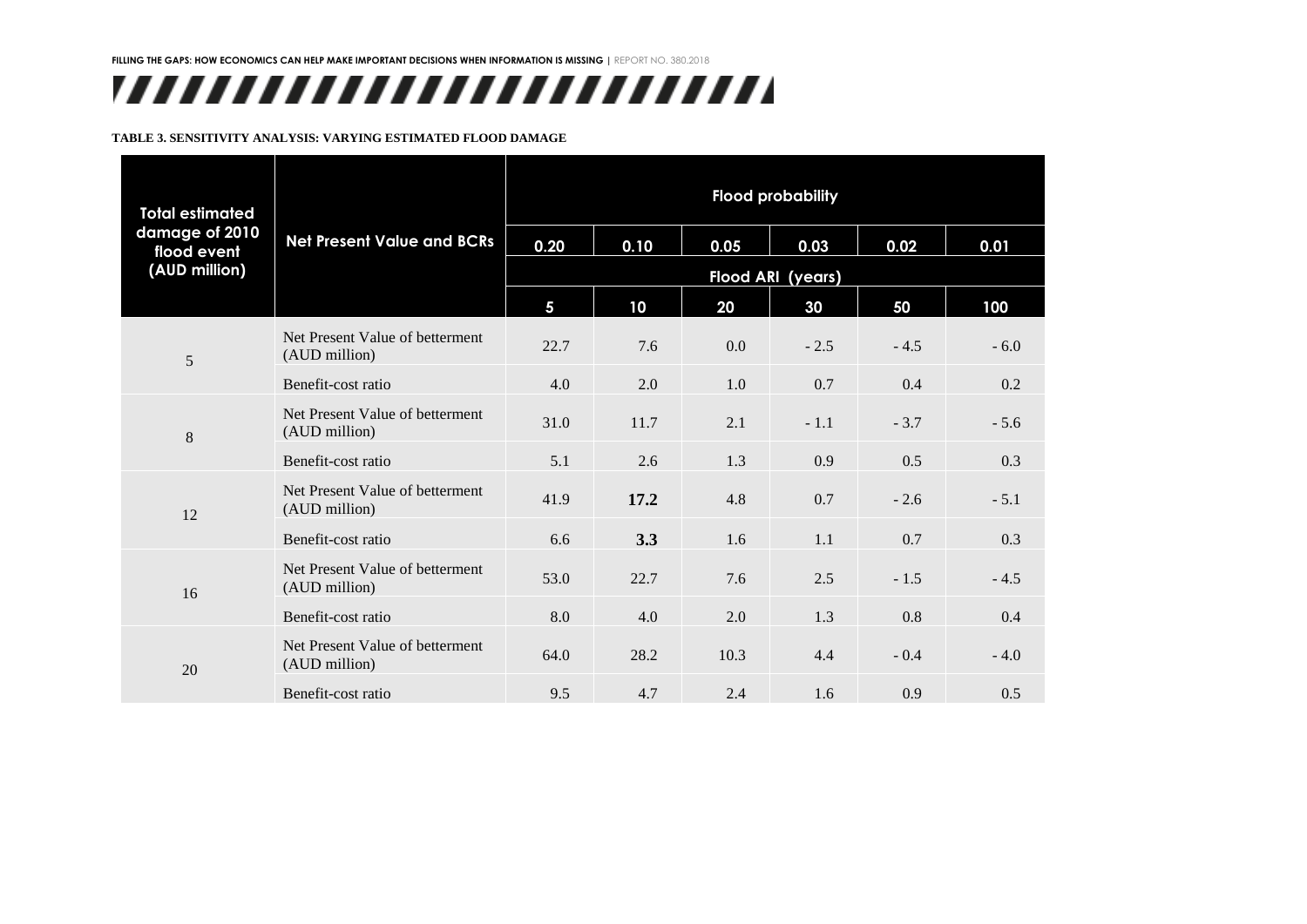# ,,,,,,,,,,,,,,,,,,,,,,,,,

**TABLE 4. SENSITIVITY ANALYSIS: VARYING IMPACTS WITH BETTERMENT**

<span id="page-11-0"></span>

| <b>Total costs and</b><br>damages with<br>betterment<br>(AUD million) |                                                  | <b>Flood probability</b> |        |        |        |        |        |
|-----------------------------------------------------------------------|--------------------------------------------------|--------------------------|--------|--------|--------|--------|--------|
|                                                                       | <b>Net Present Value and BCRs</b>                | 0.20                     | 0.10   | 0.05   | 0.03   | 0.02   | 0.01   |
|                                                                       |                                                  | Flood ARI (years)        |        |        |        |        |        |
|                                                                       |                                                  | $\overline{\mathbf{5}}$  | 10     | 20     | 30     | 50     | 100    |
| $\overline{5}$                                                        | Net Present Value of betterment<br>(AUD million) | 52.9                     | 22.7   | 7.6    | 2.5    | $-1.5$ | $-4.5$ |
|                                                                       | Benefit-cost ratio                               | 8.0                      | 4.0    | 2.0    | 1.3    | 0.8    | 0.4    |
| 9                                                                     | Net Present Value of betterment<br>(AUD million) | 41.9                     | 17.2   | 4.8    | 0.7    | $-2.6$ | $-5.1$ |
|                                                                       | Benefit-cost ratio                               | 6.6                      | 3.3    | 1.6    | 1.1    | 0.7    | 0.3    |
| 16                                                                    | Net Present Value of betterment<br>(AUD million) | 22.7                     | 7.6    | 0.0    | $-2.5$ | $-4.5$ | $-6.0$ |
|                                                                       | Benefit-cost ratio                               | 4.0                      | 2.0    | 1.0    | 0.7    | 0.4    | 0.2    |
| 21                                                                    | Net Present Value of betterment<br>(AUD million) | 8.9                      | 0.7    | $-3.4$ | $-4.8$ | $-5.9$ | $-6.7$ |
|                                                                       | Benefit-cost ratio                               | 2.2                      | 1.1    | 0.5    | 0.4    | 0.2    | 0.1    |
| 26                                                                    | Net Present Value of betterment<br>(AUD million) | $-4.9$                   | $-6.2$ | $-6.9$ | $-7.1$ | $-7.3$ | $-7.4$ |
|                                                                       | Benefit-cost ratio                               | 0.4                      | 0.2    | 0.1    | 0.1    | 0.0    | 0.0    |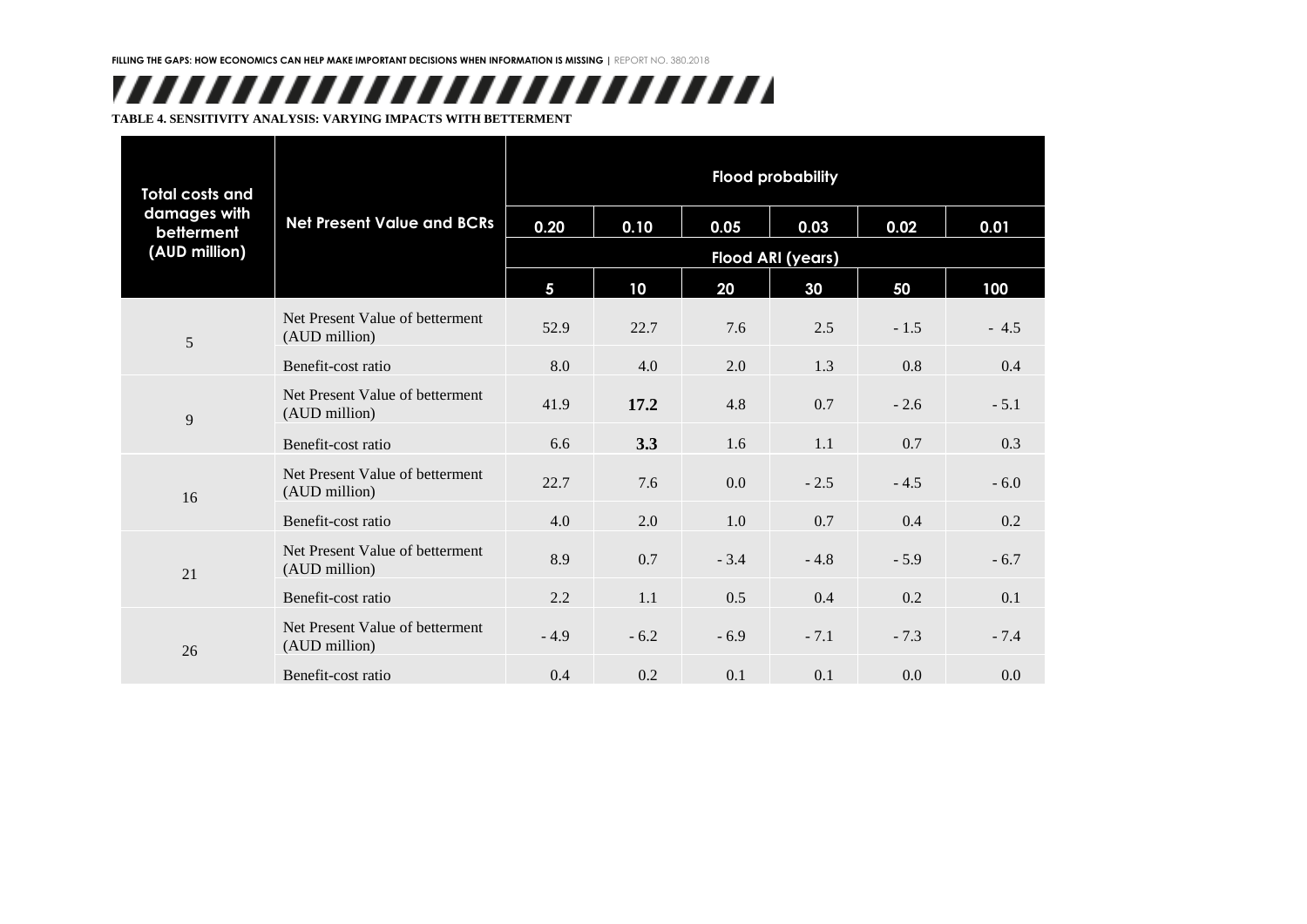



### <span id="page-12-0"></span>**CONCLUSION**

The example shown here demonstrates that with a very simple analysis using ranges of values for uncertain data, a wealth of information can be obtained that can help decision makers with the allocation of resources and investment decisions for natural hazard management. The changes in the results with different values can indicate how much confidence they can have in their decision, or if they need more information in a particular area to improve the confidence in the decision. In some cases, just the process of conducting a sensitivity analysis can raise new important questions and change the course of a strategy. The ability of economic tools to manage missing data and uncertainty can be very helpful to natural hazard managers and help them make better decisions.